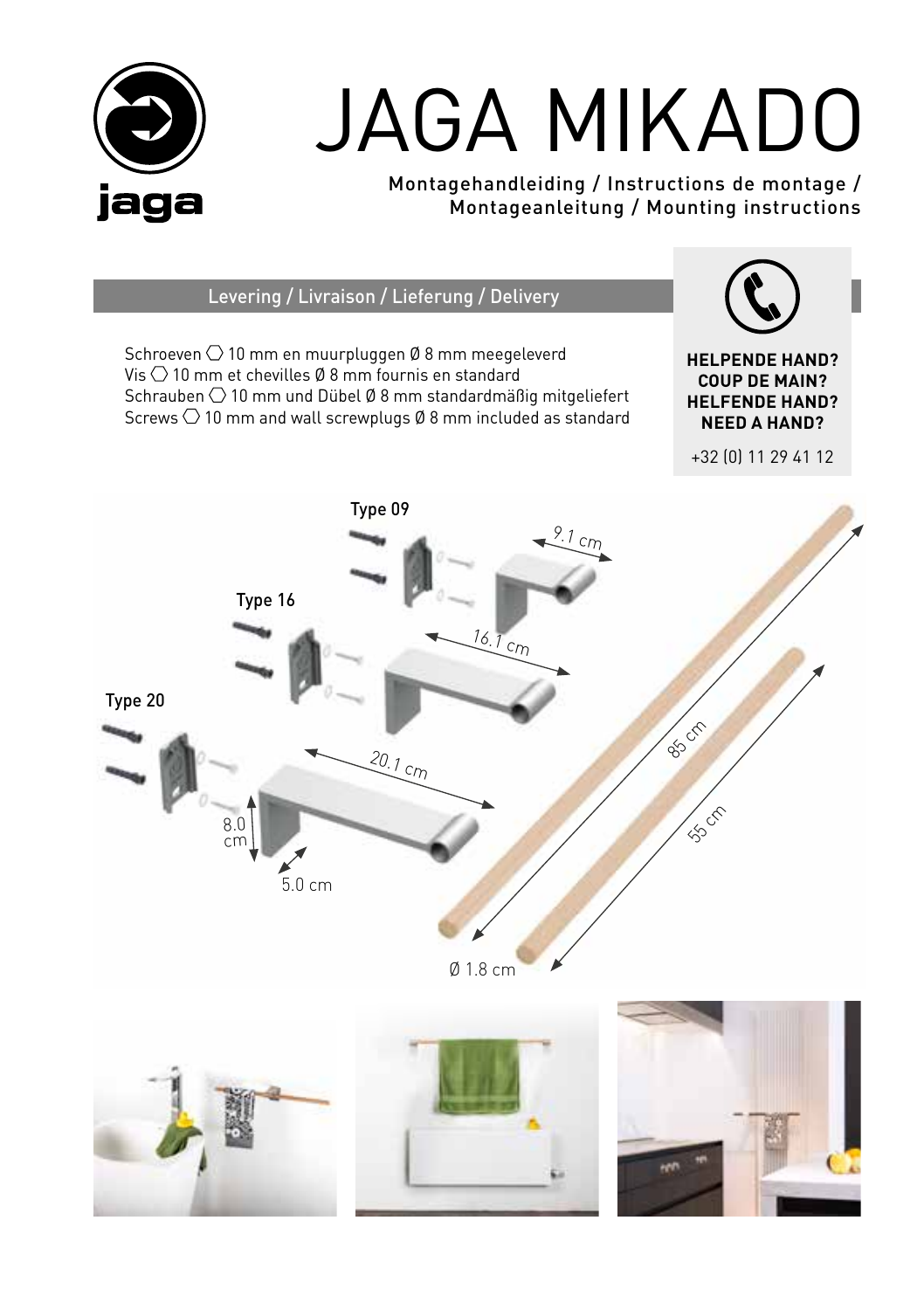



www.**jaga**.be 27200.20020001 - 6 April 2017 3:43 PM - Jaga N.V. 85 cm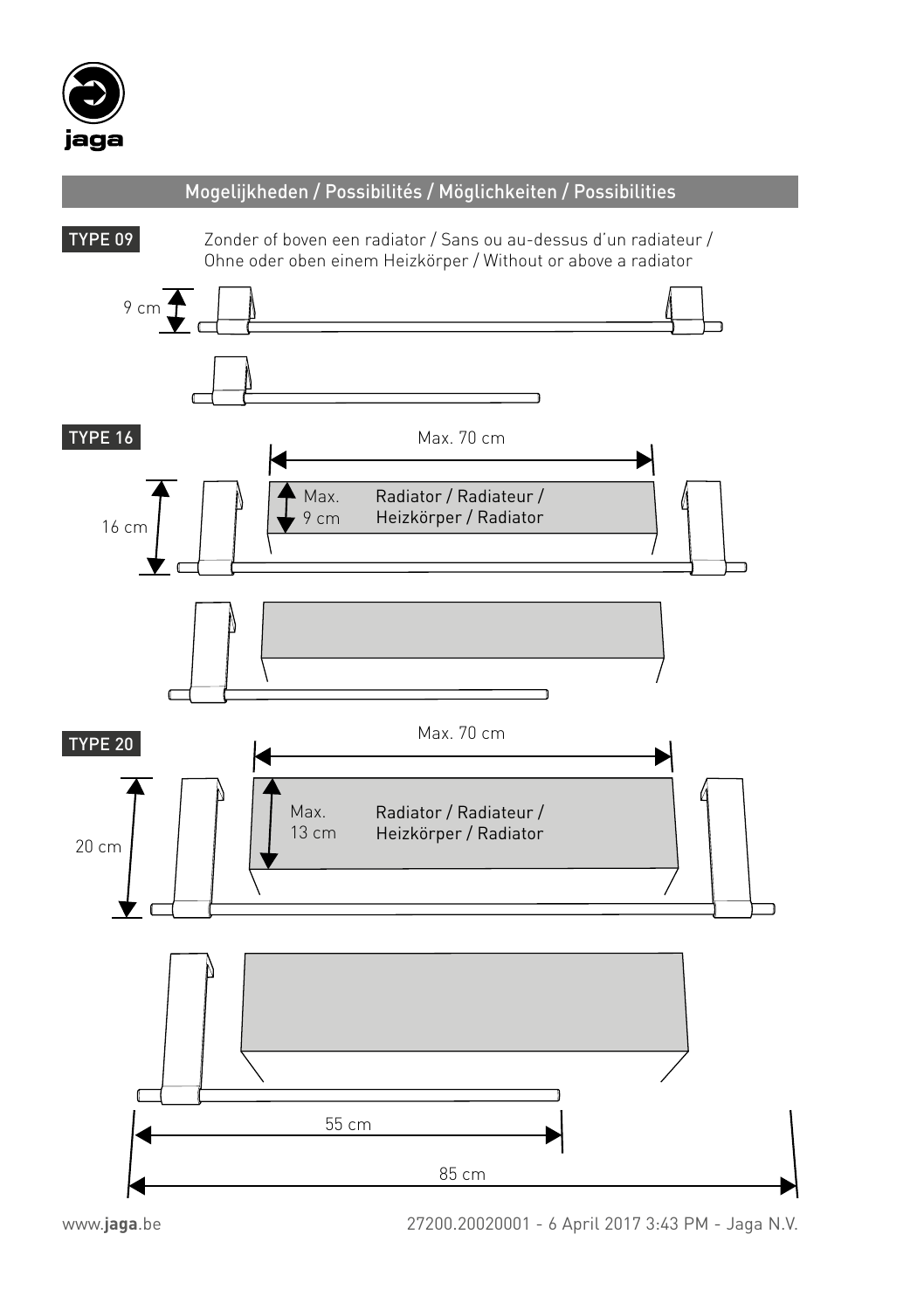

# Montage

Het type wand - vol of hol - bepaalt welk soort pluggen en schroeven gebruikt dient te worden.

Die Art der Wand - fest oder hohl- bestimmt die Art der Schrauben und Dübel die verwändet werden.

Le type de mur - solide ou cavité - détermine le type des vis ou les chevilles qui sont utilisés.

The type of wall - solid or cavity - determines the type of screws or plugs that are used.